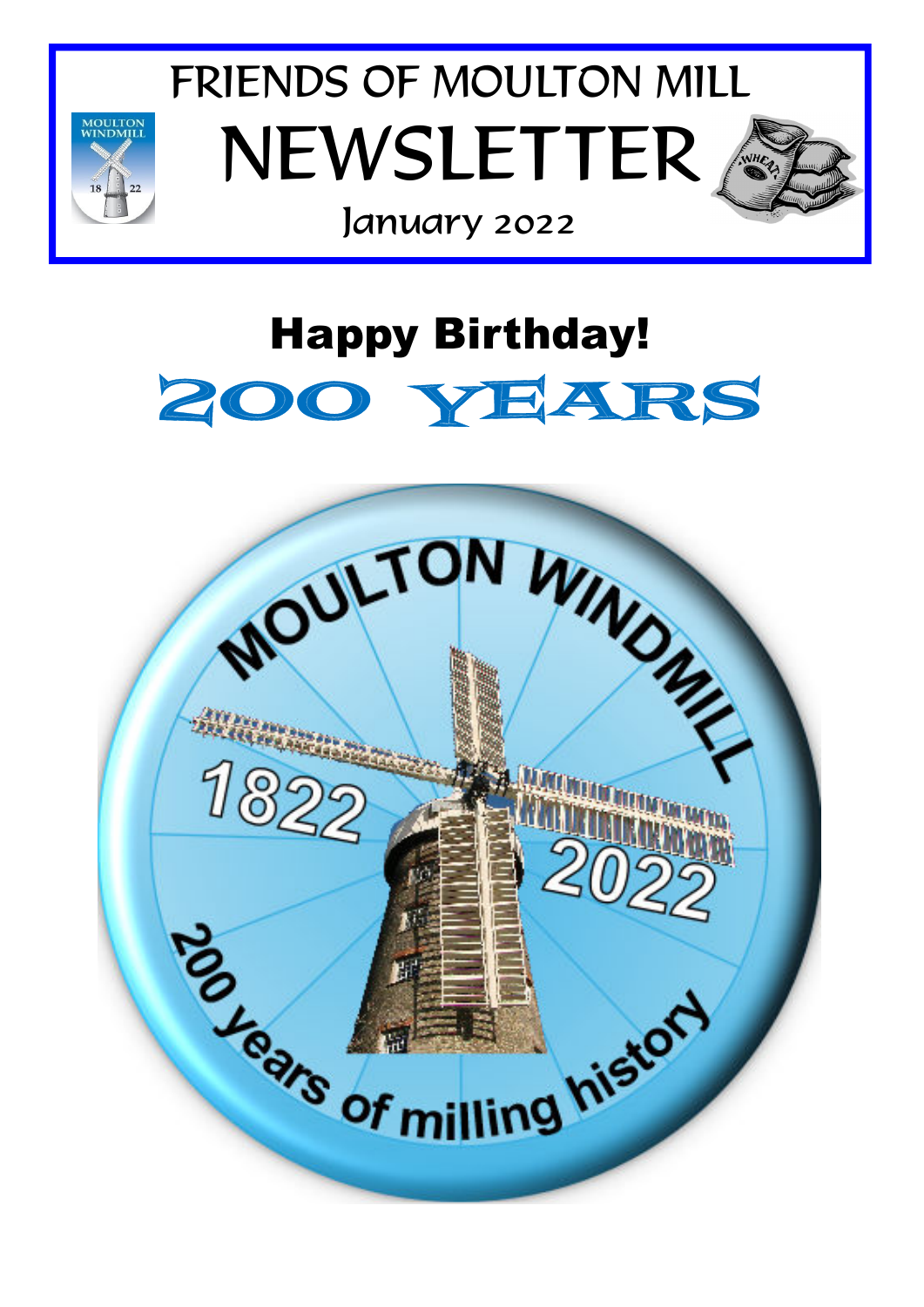### **Chairman's Update**

What a year 2021 proved to be! What with Covid-19 running amok, many people didn't know whether they were coming or going. Government restrictions led to the enforced closure of the mill and tea room for a considerable period, leading to a cancellation of most of our planned events and the consequential loss of income. However, we were able to stage a Quiz Night in October and a Craft Fair in November – both of which proved to be well attended. Thank you to all who supported those events and to others who supported the only tea room in the village. It is your support that mean we can sustain the mill. And if you live in the village and you haven't yet popped in for a tea or coffee, why not use the tea room as a place to meet friends, or before picking children up from school. We would be pleased to see you.

As you will see from our cover, 2022 marks the 200<sup>th</sup> birthday of the mill, and it is only right that we celebrate this remarkable event. We intend to start our celebrations on Friday 29th April 2022, this being the anniversary of first being open to the public on 29th April 2005. Hence the reproduced newsletter from 2005. As this newsletter goes to print, we are still deciding on events and intend to publish more details in due course, and as it is also the Queen's Platinum Jubilee during the year, we hope to coordinate some activities. For now, take a look at our list of planned events and make a note in your diary.

Finally, I wish to pay tribute to all our dedicated volunteers, past and present, who have contributed to the continued operation of the mill for the benefit of all. Thank you for your selfless contribution. We could not do it without you.

*Alan Lambert* 

#### **MESSAGE FROM THE MILL MANAGER**

Welcome to 2022 and the start of a New Year! It's a real privilege to still be here with this amazing building and getting ready for our 200 year celebrations that start on the 29th April 2022.

The last year has been challenging with lockdown, enforced closure and a slow return to what is now the new normal. Many people are still reluctant to step out and visit and I fully understand their concerns. Despite everything Covid and Boris have thrown at us we have survived. Thanks to some amazing people who have guided , milled and served our visitors and friends throughout these difficult times. It has meant new ways of working and changes in our opening hours to accommodate some of the restrictions but everyone has given it their all - we have even managed to turn the sails on a regular basis.

We are always looking for new people who can spare a few hours to volunteer as guides, tea room or shop assistants – you don't need to be a milling expert or a chef , all we are looking for is enthusiasm. Our volunteers are the lifeline of our charity and they are what make visiting this iconic building unforgettable. Help us to keep this magic going as we celebrate our 200<sup>th</sup> birthday by volunteering in 2022!

## *Janet Prescott*

#### CHRISTMAS PRIZE DRAW – RESULTS

1. Luxury Hamper - Irene Adcock; 2. Steam Cleaner - Kathy Kearns; 3. Framed print of Moulton Mill - Ken Robinson; 4' Bottle of white port – Judith Kirk; 5. Bottle of Prosecco – Carol Taylor; 6. Bottle of Prosecco – Penny Cox; 7. Set of lavender products – Michelle Brooking; 8. Tin of speciality biscuits – Didie Kearns; 9. Photo album – James Hahn; 10. Box of Celebration chocolates – Mrs J Flett

*Special thanks to Lady Margaret Stoten for her continued support in providing the luxury hamper, and to all others who kindly donated prizes. The raffle raised over £950 for the mill, so thanks are also extended to all those who supported the raffle. A very commendable result.*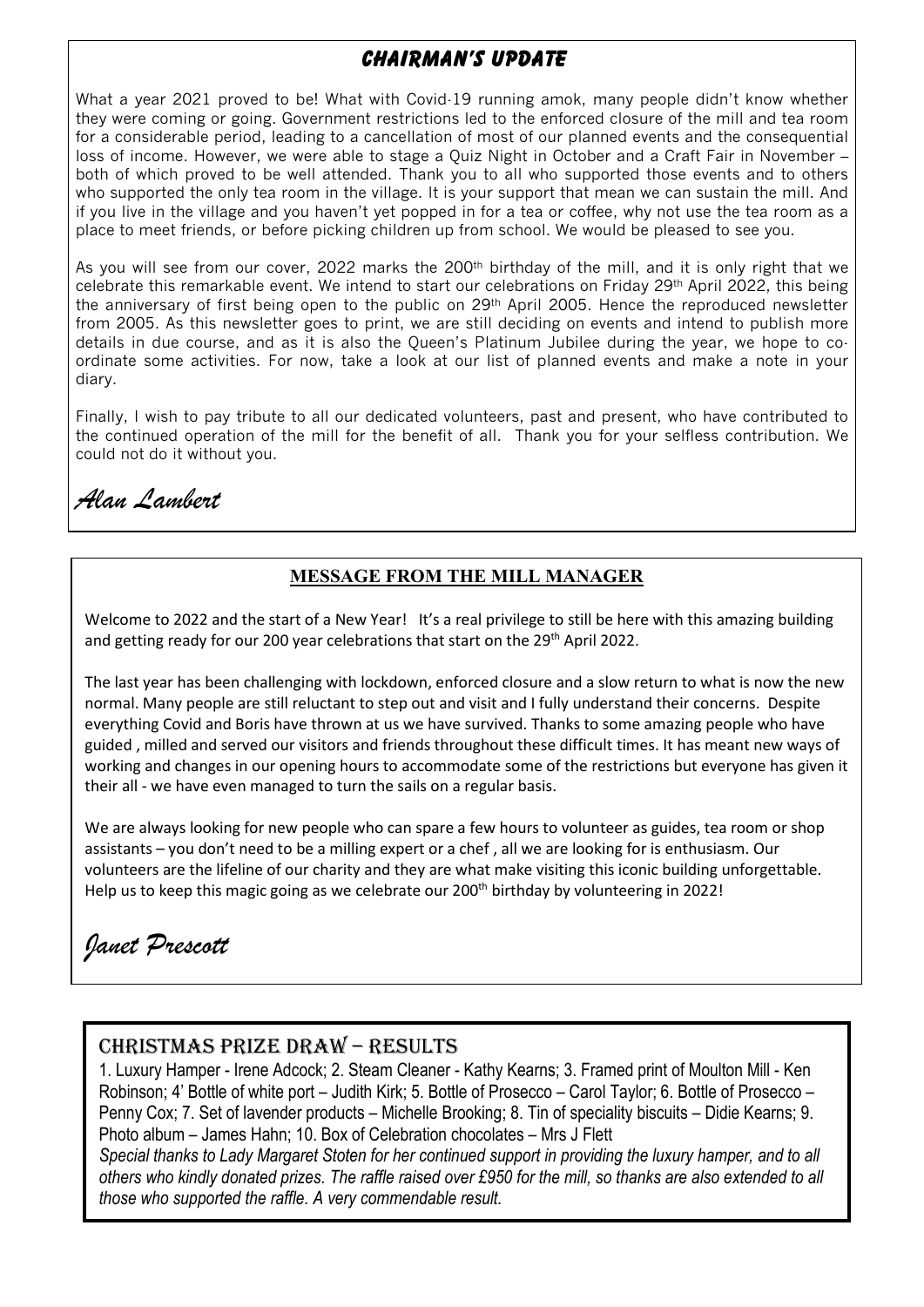#### The Mill now has its own telephone number :  **01406 373237**  Please ask for the duty manager when phoning. Broadband is coming to the Mill, to enable us to be directly linked with 'Fenscape' at Spalding. L Mill Newsletter Reproduced from 2005 **The friends of moulton mill Summer newsletter 2005**  THE MILL IS OPEN !! Following completion of Restoration work (stage one), Moulton Mill opened its doors again on *29 April 2005* **The millstones were blessed, for the first time in 150 years, by Methodist Minister Rev. Jenny Park who conducted a short service . This was preceded by a visit of pupils from Moulton Harrox School.**  OPENING TIMES – 10.00am-4pm Thursday/Friday/Saturday/Sunday Regular guided tours during the day –last one 3.15p.m. Adults £4 ; O.A.P.'s £2.95 ; Children £2; Family (2 Adults/2 children) £10 Sail Appeal We are still raising money for the sails. *Please* tick the box on the enclosed leaflet & help us if you can \*\*\*\*\*\*\*\*\*\*\*\*\*\* *Many thanks to all of you who have already made a donation; we are very grateful.*  \*\*\*\*\*\*\*\*\*\*\*\*\*\* WE'RE NEARLY THERE !! Summer Events See leaflet The Mill Annual Dinner, held in May , was , as always, very enjoyable. **Leslie Osborne President , Lincs Mills Group was Guest Speaker Tsunami Appeal Quiz**  A big thank you to all who took part £170 was raised for the Appeal & £150 for the Mill. *Tick the box if you would like a copy of the next Mill Quiz, coming out on 1st September.*  **BBC "Restoration" The BBC cameras have been at the Mill again to do some more filming for another 'Restoration' update. It may be broadcast over the August Bank Holiday w/e, but this has not yet been confirmed; please look at the television schedules !**  Moulton Mill's GRANARY TEAROOM Come and enjoy one of the 18 varieties of tea & coffee we have on offer together with a slice of delicious gateau or scone. The tea rooms are in the old granary of the Mill and have been fully modernised to include a brand new kitchen/food preparation area and new toilets. Disabled access is supplied by an external lift and there is a disabled toilet. The Granary Tearooms are open when the Mill is open; there is no charge to enter.